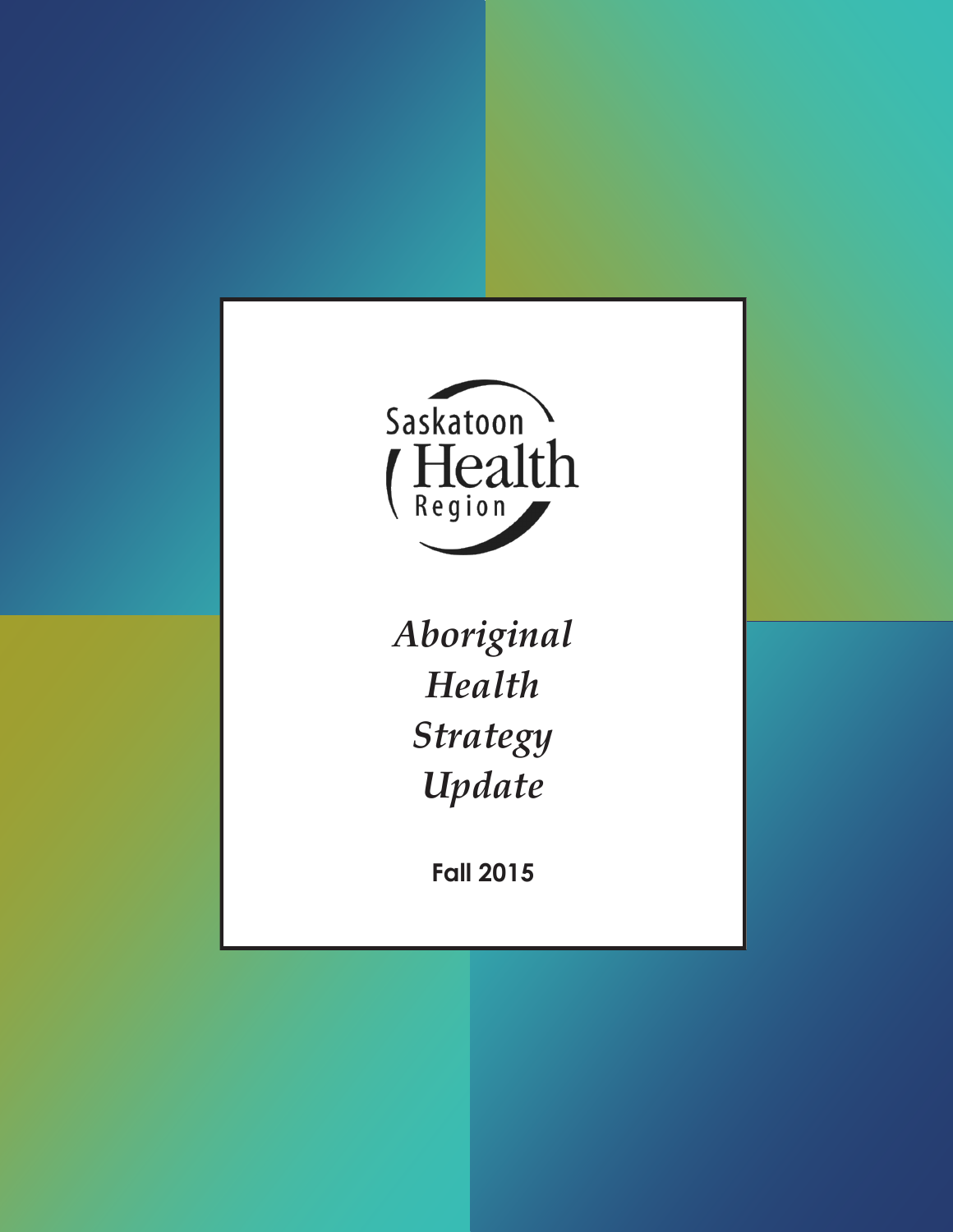# *First Nation and Métis Health*

## **Building a Representative Workforce**

*"To build a workforce that is representative of the community we serve in order to provide quality, client-centred experiences to patients, clients, residents, and families within the Saskatoon Health Region."*

Representative Workforce (RW) - People Strategies Portfolio was established in 1995 with the signing of a Representative Workforce Partnership Agreement between Saskatoon Health Region and First Nations and Métis Relations (FNMR), Province of Saskatchewan.

Since then, the three unions representing the Region - Service Employees International Union (SEIU), Saskatchewan Union of Nurses (SUN), and Health Sciences

#### **Representative Workforce Strategy 2015-2018**

The Renewal of the Representative Workforce Strategy is built on the work of the previous strategy and enhanced by a wrap of cultural competency provided by the Cultural Competency Framework.

The vision it be a diverse, culturally competent organization:

Association of Saskatchewan (HSAS) - have each made similar commitments in each of their Collective Agreements supporting a representative workforce. RW identifies its top priorities as:

- Cultural competency
- Recruitment
- Retention
- Education and Learning
- with a workforce that is representative of the community we serve,
- providing quality, client centred experiences to patients, clients, residents and families within the Saskatoon Health Region's range.

## **Cultural Competency Framework—Seven Domains with 45 preferred practices**

![](_page_1_Figure_16.jpeg)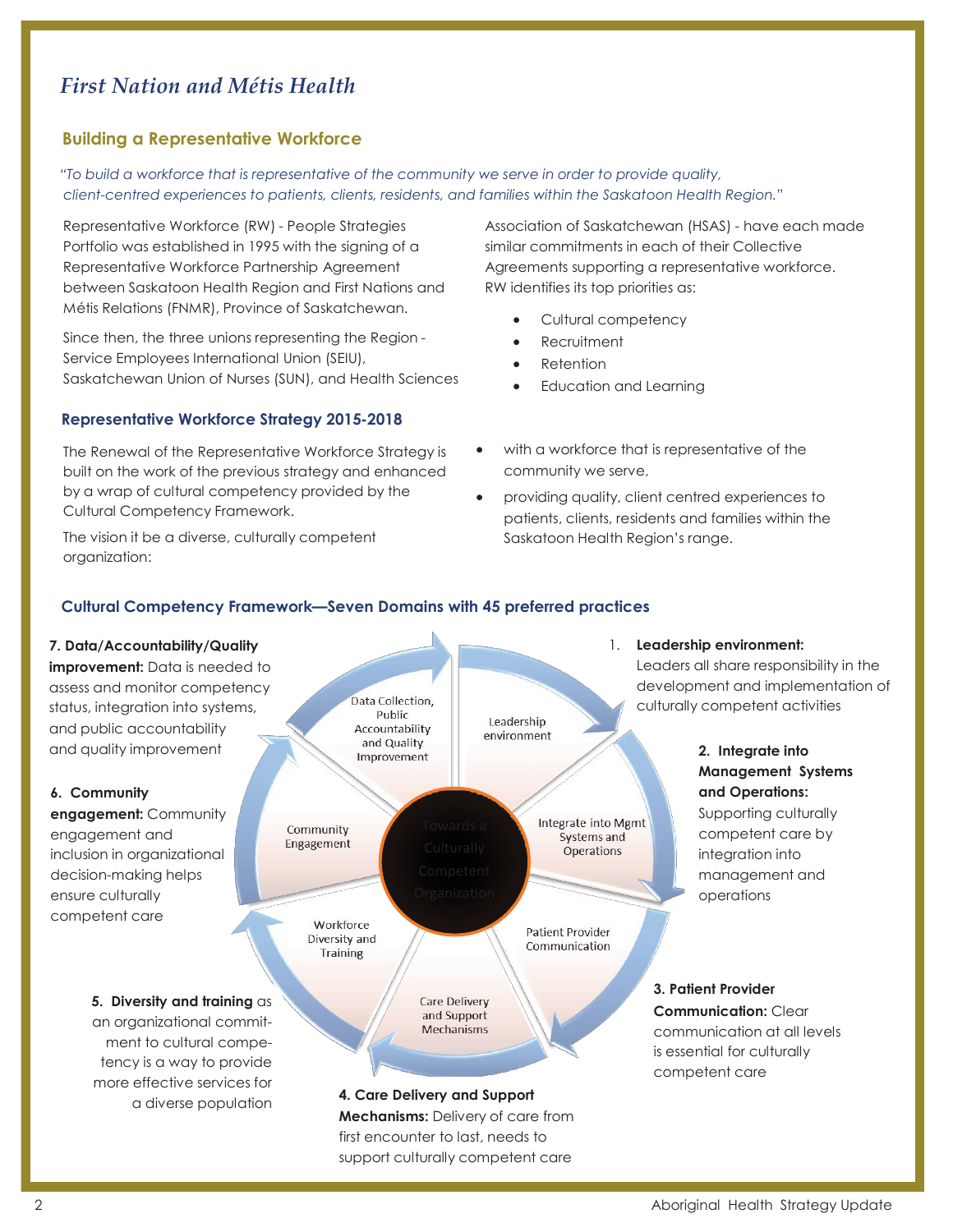# **The First Nations and Métis Health Service**

Saskatoon Health Region's First Nations and Métis Health Service offers culturally appropriate, patientcentred care to Aboriginal patients and their families.

Established in 2012, the Health Service supports better care

by providing accessible and effective services to patients entering a Saskatoon Health Region care facility. It provides First Nation and Métis patients and their families with respectful provision of health care through an integrated, cultural, and holistic approach. Services include:

![](_page_2_Figure_4.jpeg)

#### **Health Navigators**

In response to the recommendations of the 2010 Aboriginal Health Strategy and the provincial *Patient First* report that identified the need for client- and familycentred care for First Nations and Métis patients, the Health Navigator Program was created. Offered at St. Paul's Hospital (SPH) and Royal University Hospital (RUH), the Health Navigator Program ensures that from the time of admission to discharge, patients are connected to individualized support that is responsive to their needs.

Health Navigators build individually-based relationships with their patients, utilizing a holistic approach to service delivery by addressing a patient's spiritual, emotional, physical, and social context. They play a crucial role as stakeholders by providing advocacy, interpretation, and facilitation services to address health disparities or reduce the kinds of barriers patients experience in the health system.

Navigators create opportunities for growth and increase understanding and compassion for clients being served.

Health Navigators work inter-professionally with other health-care providers and in the community. In addition, Navigators can provide information on

- Insured Health Benefits (NIHB)
- Translation services for Cree and Dene clients
- Spiritual and cultural care through an Elder and Spiritual Advisor.
- Standardized practice is currently being formalized to track First Nations and Metis patients through the system.

Enhancing awareness about the Health Navigators Program is key to increasing the number of staff making referrals to services and patients accessing those services.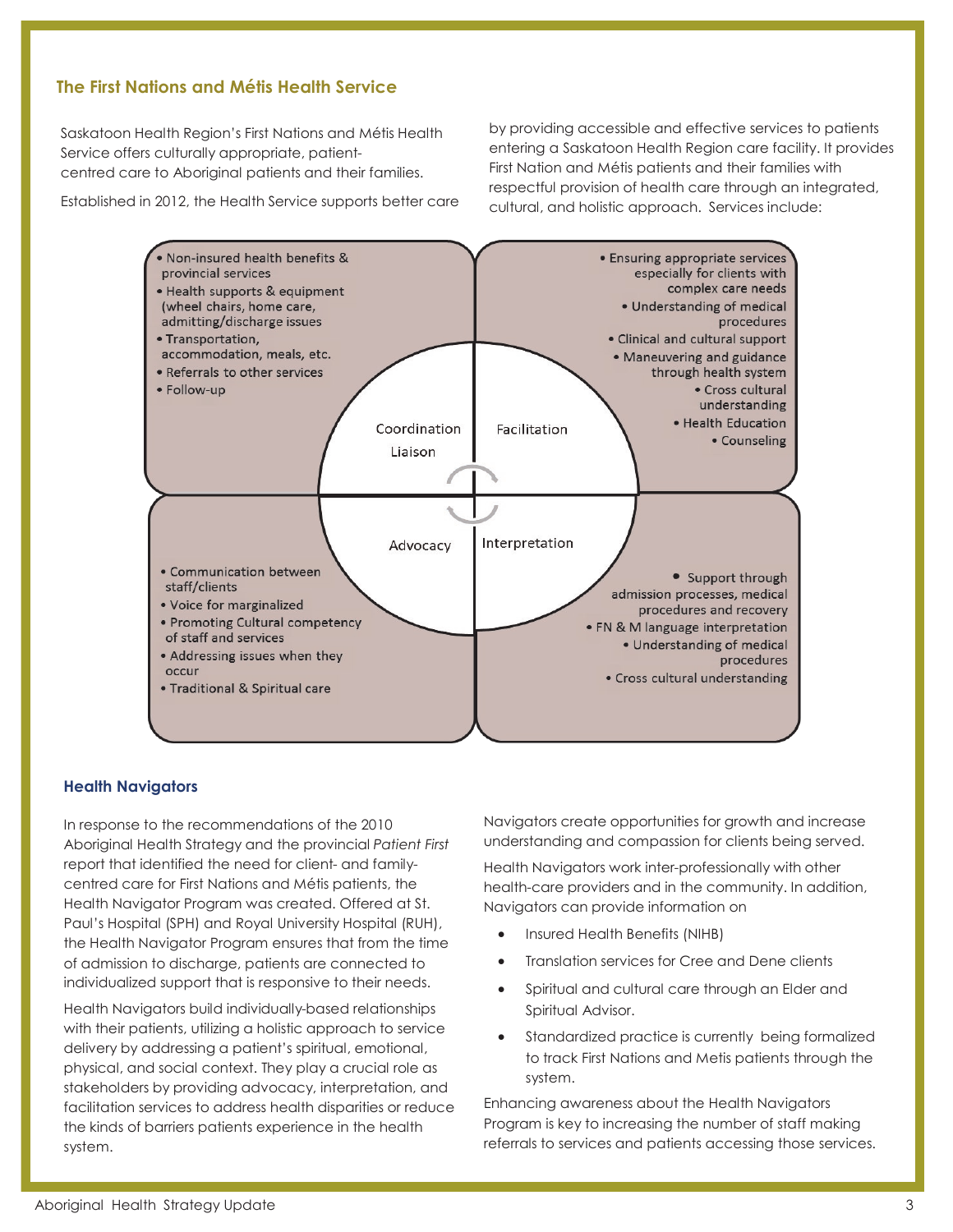Year-to-date statistics:

|                          |                               |               | <b>Expansion to RUH</b> |                   |
|--------------------------|-------------------------------|---------------|-------------------------|-------------------|
|                          | April 2014 to<br>January 2015 | February 2015 | <b>March 2015</b>       | <b>April 2015</b> |
| <b>Health Navigators</b> | $\overline{2}$                | $\mathcal{P}$ | 4                       | 3                 |
| <b>Clients Seen</b>      | 1,898                         | 2,131         | 2,718                   | 2.986             |
| <b>Referred to FHMHS</b> | 137                           | 158           | 320                     | 416               |
| <b>Walk-Ins</b>          | 733                           | 893           | 982                     | 1,097             |

#### **Comparison Report for St. Paul's Hospital and Royal University Hospital Chart Audits**

At the request of the Director of the First Nations and Métis Health Service, Saskatoon Health Region audits of First Nations patients admitted to St. Paul's Hospital and Royal University Hospital (RUH) were completed. The purpose of the present comparison report was to determine if First Nations patients had a significantly longer hospital stay than non-First Nations patients admitted to St. Paul's and the RUH over the same time period. Information obtained from this report will be used by the SHR for quality improvement purposes.

Results showed that:

- The average length of hospital stay for patients at St. Paul's to be 9.7 days and at RUH to be 11.2 days. No comparisons were made to the general population
- First Nations patients at both St. Paul's and RUH were significantly younger than non-First Nations patients.

 Non-First Nations patients at St. Paul's had significantly more Emergency Department (ED) admissions than First Nations patients, while there was no significant difference in ED admissions at RUH.

While First Nations patients are staying in the hospital longer than non-First Nations patients, the reasons for the longer stays need further investigation. Research in this area should use qualitative approaches to provide important contextual information regarding the experience of individuals. It is imperative that systems are put into place to gain a better understanding of the First Nations and Métis populations being served. Research is needed, in collaboration with First Nations and Métis patients and their families, to further understand this population's hospital stay in order to improve services and health outcomes.

#### **First Nations and Metis Health Service Cultural Advisor – Indian Residential School Support Services**

The Heath Region continues to support culturally competent care for First Nations and Metis peoples through the Cultural Advisor.

- Elder coordination and liaising access to traditional ceremonies. In addition to this, the advisory works with and builds networks with community Elders. This work provides opportunity for community input towards health care services for First Nations and Metis patients and families. Providing supports and links to Elders and ceremonies within the city of Saskatoon. Assisting the regional Elders group in facilitating and coordinating traditional ceremonies and smudging
- Facilitation providing assistance in prayers and smudging upon request
- Advocacy connecting with patients and families to support the continuum of care.
- Assists Health Navigators with referrals to provide collaboration, communication and interpretation between health care staff, patients and families

The advisor alleviates issues for patients experiencing language barriers by offering Saulteaux language Interpretation and translation

Saskatoon Health Region offers support to residential school survivors through the Cultural Advisor. The advisor ensures that eligible former IRS students and their families:

 have access to emotional health and wellness support services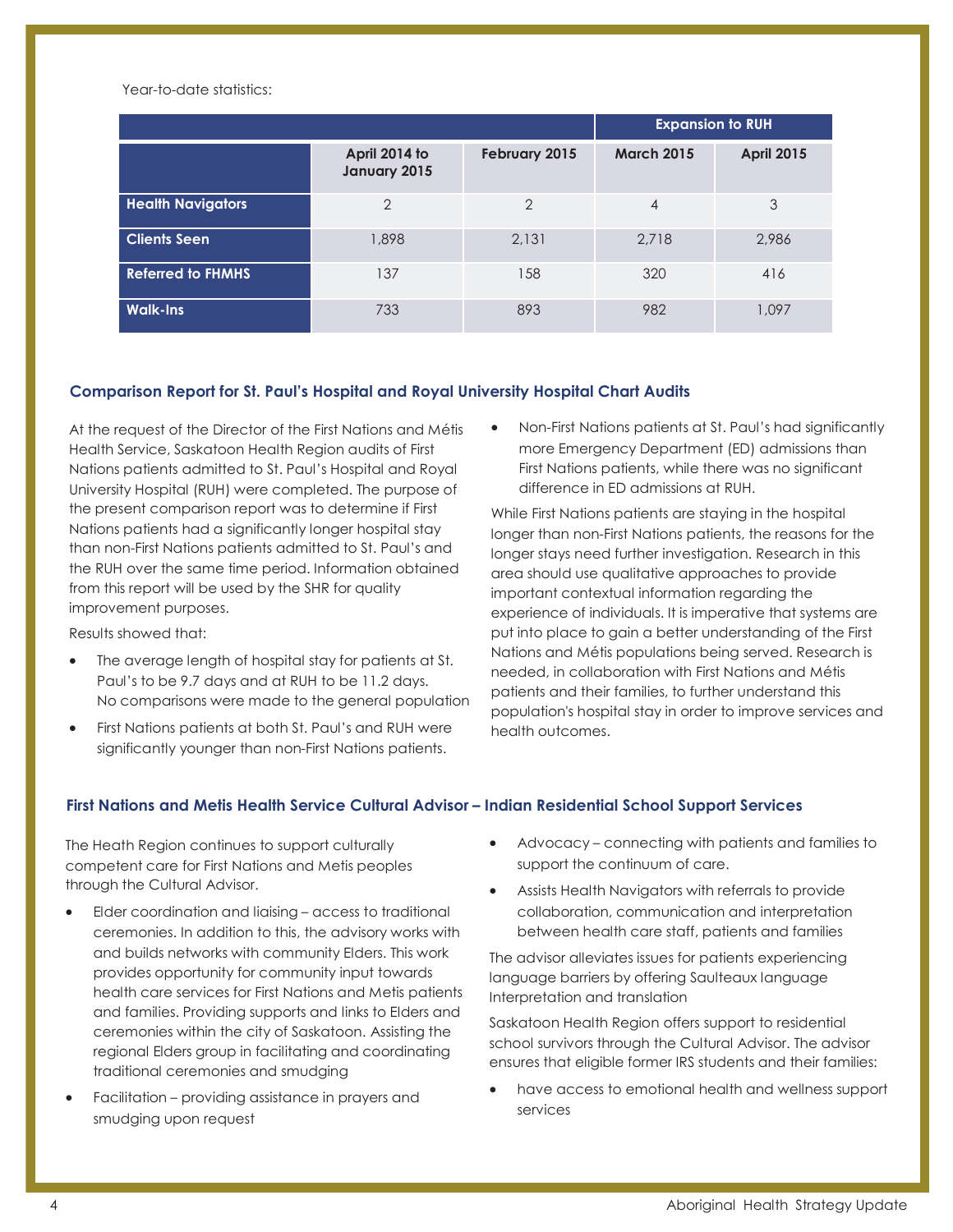#### **Cultural Advisor cont.**

 can safely address emotional health and wellness issues related to the disclosure of childhood abuse(s).

By providing emotional support to help patients and families manage their own healing and wellness, Saskatoon Health Region is utilizing a culturally approach to care. Meeting the needs of First Nation patients who have attended residential schools requires an in-depth understanding of the root causes of historical and intergenerational trauma. The Cultural Advisor acts as a support through attending residential school experience

## **Client Representative**

The Client Representative role has been evolving over the past year as attempts are made to foster a better understanding of process and concern management that is culturally appropriate and inviting to First Nations and Métis people. It was initially found that the approach and engagement looks different, often because of the one-onone and family consensus approach for engagement that is desired.

Case work and concern management processes for Aboriginal patients often takes longer for a variety of reasons, including the need for many bedside visits, faceto-face introductions to help build trust, challenges with standard time frames due to travel issues, accommodation concerns, and the need for consensus for all family to be present. Ultimately, the accommodation of families is necessary, along with the organizing of large and complex meetings with care teams on short notice, and within a patient-centered context.

hearings, providing mediation and outreach and connecting patients with additional services and supports in their community.

The Cultural Advisor provides clinical and cultural supports for health care staff, patients, clients and families

In addition, the advisor provides testimonials about their personal residential school experience upon request. The Residential School support person provides clients and patients after care support and follow-up after discharge.

The Client Representative Office can provide education and information regarding cultural differences, form alliances/partnerships that benefit Aboriginal people, and facilitate having the voice of our Aboriginal people heard and respected. We provide transparent responses to the patient/family/resident and document concerns and corresponding outcomes statistically and anecdotally.

The role of Client Representative Aboriginal Liaison has provided the opportunity to form a very strong working relationship with First Nations and Metis Health Service, Ethics, and Spiritual Care. This integrated health care team has been involved with many quality improvement initiatives, including the administration of drugs, pain management, and race relations indifference.

With the support of the First Nations and Metis Health Service, Client Representatives are nurturing a sustainable integrated health care system that meets the often individualized needs of our Aboriginal patients.

## **Spiritual and Cultural Care**

The Spiritual and Cultural Care Department of Saskatoon Health Region has a staff of seven persons, three of whom work as Spiritual Cultural Workers providing emotional and spiritual support to patients and their families. The staff regularly follow up with Aboriginal patients and offer a friendly face and reassurance, along with prayer and opportunities for smudging and/or other ceremonies when requested.

- Ron Thompson works weekdays at Royal University Hospital and provides service to Saskatoon City Hospital on Tuesday and Thursday afternoons.
- Sharon Ahenakew works part-time at Royal University Hospital. Although Sharon provides support to a variety of patients, she focuses on the needs of those in pediatrics and maternity.
- Barb Badger, our newest team member, works weekdays at St. Paul's Hospital.

In addition to direct patient support, our staff facilitate smudging ceremonies for patients and families across a variety of sites including:

- Royal University Hospital, 4th floor Multi-Faith Room: Tuesday at 11:00 a.m.
- Dubé Centre for Mental Health, Spiritual Room: Monday/Wednesday/Friday at 9:00 a.m.
- Saskatoon City Hospital, Multi-Faith Room: Tuesday/Thursday at 2:00 p.m.
- St. Paul's Hospital, First Nations Ceremonial Room: Thursday at 9:30 a.m.

Directions are found at each site related to requirements for accessing these facility services.

To reach any of our staff during daytime hours, please call our office at 655-1249.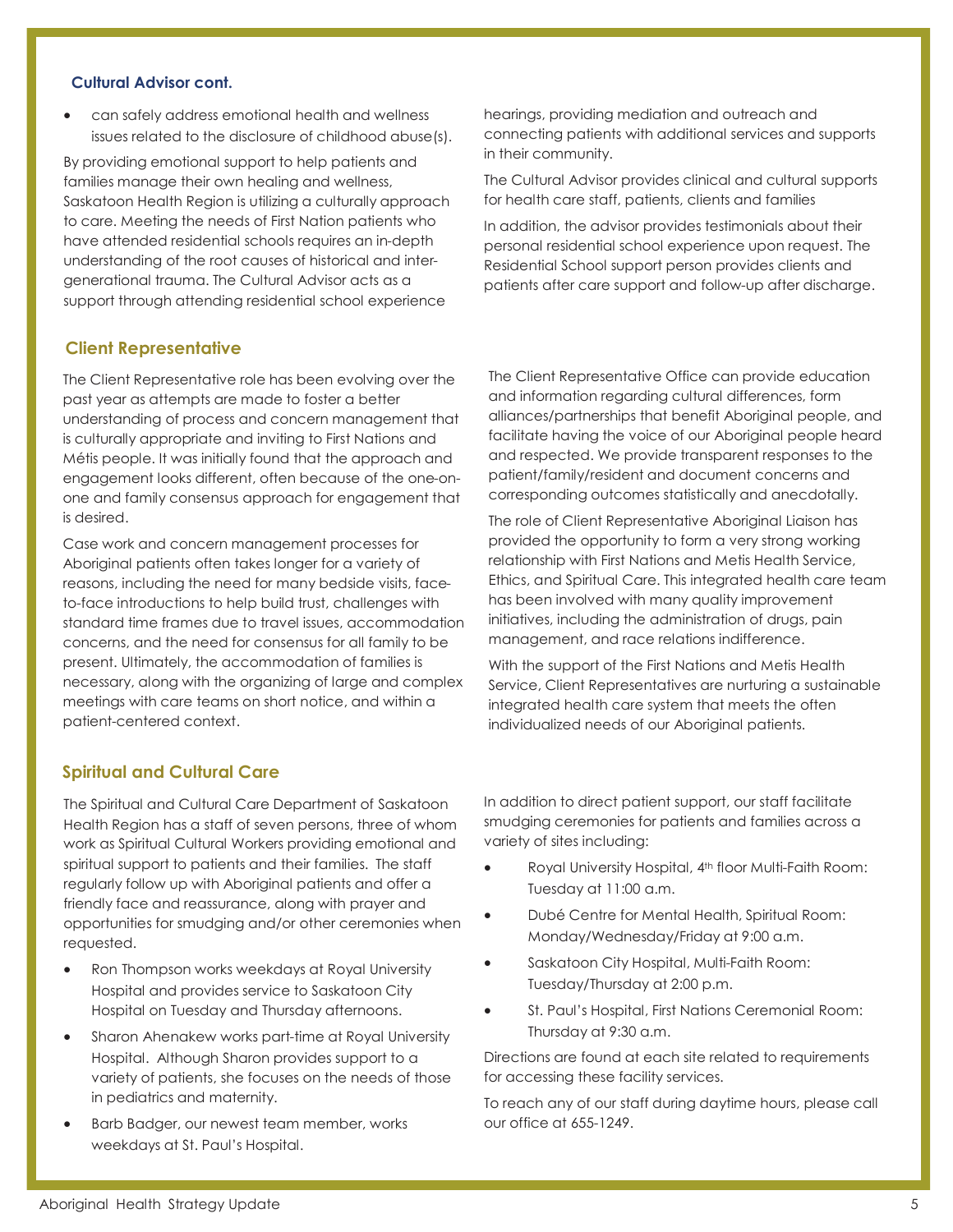# **Report on Primary Health Activities**

To learn more about the on-going partnerships in Primary Health within the Saskatoon Health Region community, visit: [https://www.saskatoonhealthregion.ca/locations\\_services/Services/Primary-Health/Pages/AboriginalPHC.aspx](https://www.saskatoonhealthregion.ca/locations_services/Services/Primary-Health/Pages/AboriginalPHC.aspx)

## **Community Engagement and Aboriginal Relations in Saskatoon Health Region**

One of the goals of the Primary Health department is to become the first contact of health care for individuals living in a community and to provide the best patient experience with access to the appropriate health care

team. First Nations and Métis communities are integral partners in building health care teams within communities served by Saskatoon Health Region.

#### **Community Developers**

The Primary Health department employs a valuable and diverse set of Community Developers and Team Facilitators who work with the local First Nation and Métis communities to build relationships with respective community leadership. Community Developers, Team Facilitators, and community partners work together collaboratively to identify health care services needed for community members.

#### **Chronic Kidney Disease Community Outreach Program**

The Chronic Kidney Disease (CKD) Community Outreach Program is part of the Kidney Health portfolio of Saskatoon Health Region and is based out of St. Paul's Hospital. The program was developed as an initiative to address the increasing number of people with CKD in central and northern Saskatchewan.

The Program's Mission is to reach and communicate with populations at risk for CKD. Working with communities in northern and central Saskatchewan, the Program creates awareness and educates individuals about the risk factors for CKD and about healthier lifestyles for CKD prevention. This is done in partnership with various other healthcare organizations and not-for-profit groups.

The outreach team consists of a nurse clinician and a health educator who have knowledge and expertise in all aspects of CKD, from prevention to diagnosis, and management in various stages of CKD. The team provides support and education to healthcare providers, including family physicians. The team works with individuals in each

community to provide kidney disease screening for those at risk. As well, they provide in-services, education sessions, information displays, and resources to adult and youth in various environments (i.e. schools, addictions centres, health fairs, treaty days, etc.).

Now that the program is well established and known throughout the central and northern regions, it is time to work on the cultural competence aspects of serving First Nations and Métis populations. A huge portion of the work is in rural, northern, and remote communities, therefore trips to First Nations and Métis communities are very common. In fact, many screening clinics are held on reserve at health centres and clinics to provide regular visits as per their request.

The Kidney Foundation of Canada's most recent statistics note that one in every 10 Canadians has some type of chronic kidney disease. As of December 2014, the following percentages of Aboriginal individuals were in the Kidney Health program:

| Service                                                                    | % of individuals |  |
|----------------------------------------------------------------------------|------------------|--|
| Chronic Kidney Disease Clinic                                              | 16.6             |  |
| <b>Peritoneal Dialysis</b>                                                 | 22.9             |  |
| Hemodialysis, In-Centre-St. Paul's Hospital                                | 44.2             |  |
| Hemodialysis, Cameco Community Renal health Centre                         | 24.7             |  |
| Hemodialysis, Satellite Unites (Tisdale, P.A, N. Battleford, Lloydminster) | 57.7             |  |
| Kidney Transplant (both living and deceased donor)                         | 15.2             |  |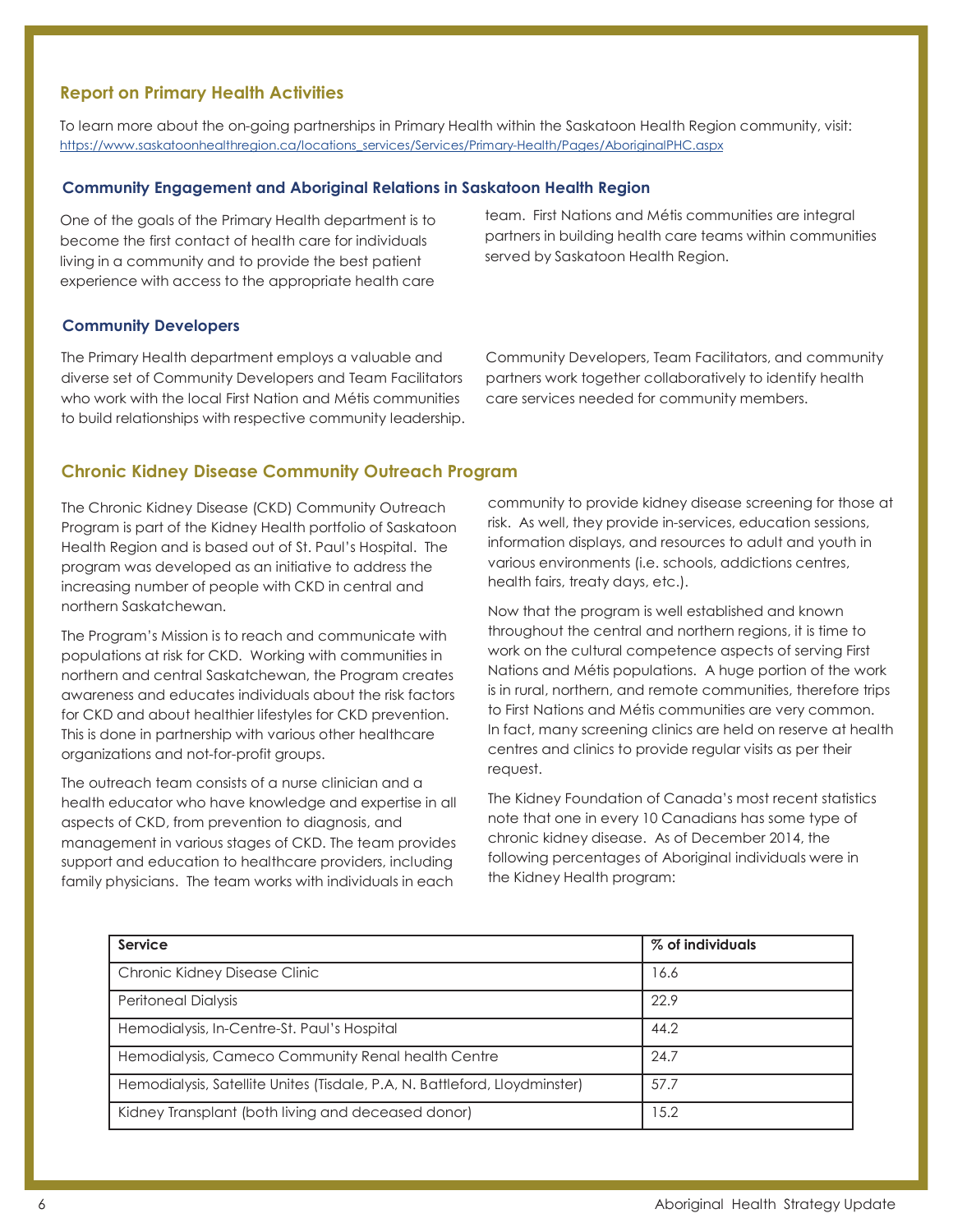#### **CKD Outreach Program cont.**

The Program is currently partnering with First Nations and Métis Health Service to provide a two-day event for First Nations and Métis clients with CKD. The purpose of bringing people together is to develop a strong partnership between Kidney Health patients and families, First Nations and Métis Health Service, and the Kidney Health Program

to create action plans for better care. As listed in the Truth and Reconciliation Commission Recommendations, the Program hopes to close gaps in health care for First Nations and Métis people at risk for developing or living with chronic kidney disease.

## **Diabetes Program: Aim 4 Health**

Aim 4 Health Program is a community outreach diabetes program providing education about diabetes prevention and care. The goal is to provide holistic, comprehensive, and culturally appropriate services with a specific focus on working with First Nations, Métis and Immigrant peoples. The interdisciplinary Aim 4 Health team includes a manager, physician, nurse, dietitian, health educator, social worker, and outreach worker. Individual counseling

# **LiveWell with Chronic Conditions**

LiveWell with Chronic Conditions provides support for people with health conditions such as diabetes, arthritis, chronic pain, etc. and their families to improve their health. The LiveWell with Chronic Conditions workshop helps participants take action and make choices that will improve their health, such as healthy eating, becoming physically active, reducing stress, and improving communication skills. The workshop helps to build their

is offered for nutrition and diabetes education. Free dropin programs include Fitness Food Fun offered at White Buffalo Youth Lodge and Food Experience at the Saskatoon Food Bank. Please call 306-655-LIVE (306-655- 5488) for more information on these programs. Diabetes Program: Aim 4 Health is committed to strengthening partnerships within the community and Aboriginal organizations to meet the health needs of First Nation and Métis peoples.

confidence through weekly action planning and problem solving with the group. The workshop is led by trained Peer Leaders who are from the community. The Aboriginal Provincial Coordinator supports the delivery, promotion and expansion of the program throughout Saskatchewan. Please call 306-655-LIVE (306-655-5488) for more information.